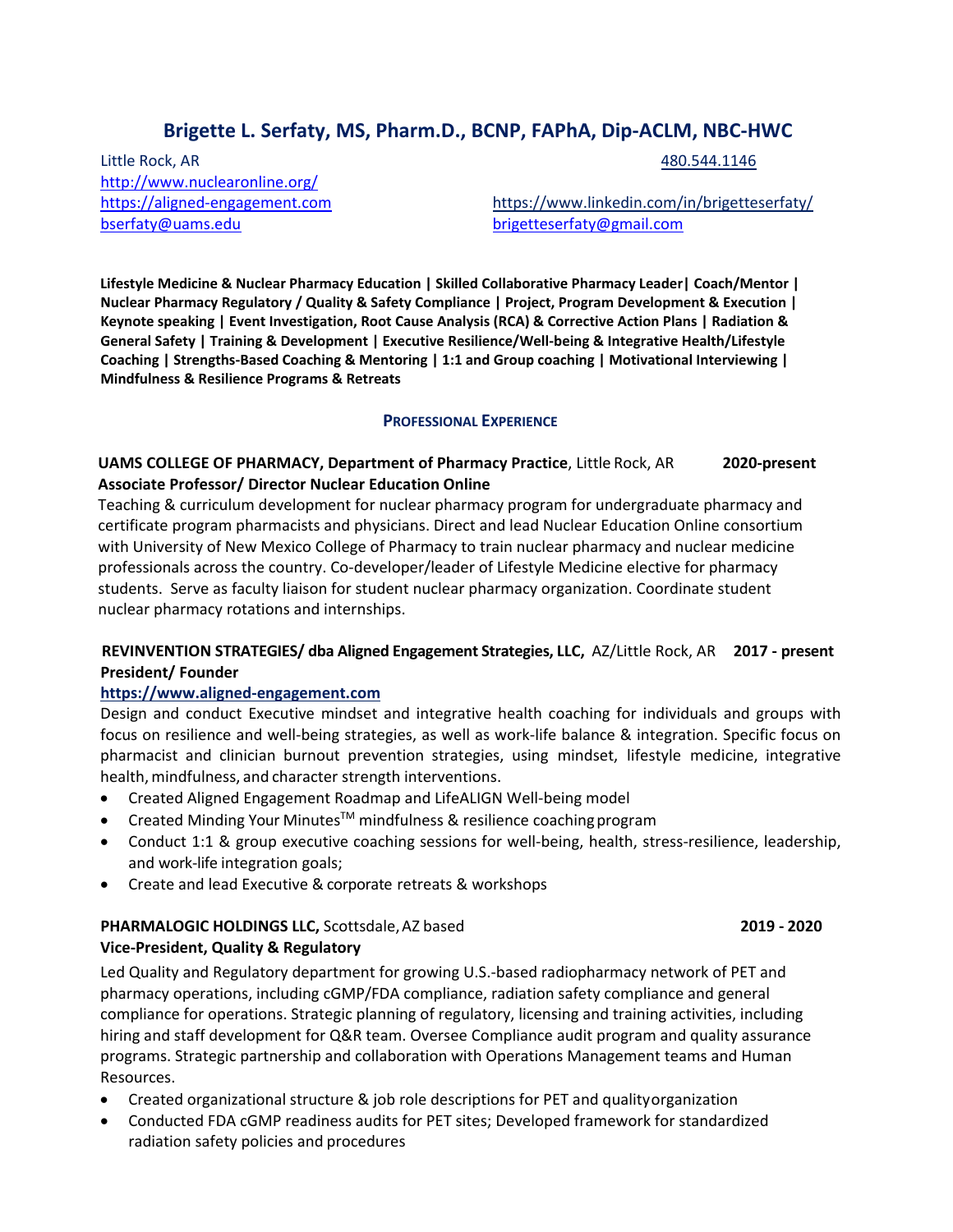#### **BRIGETTE L. SERFATY [brigetteserfaty@gmail.com](mailto:brigetteserfaty@gmail.com) PAGE TWO**

## **EXPRESS SCRIPTS/ MYMATRIXX**, Scottsdale, AZ based **2014 - 2019**

**Director, Workers' Compensation Clinical Account Management** 

Led and mentored workers' compensation pharmacy benefits client-facing Clinical Account Executive team. Oversaw strategic sale of workers' compensation clinical pharmacy products and program results for 250+ insurance carrier, employer, and third-party administrator (TPA) clients. Functional responsibility as Senior Vice-President for client and industry-facing thought leadership and presentations. Mentor / coach to high potential cross-functional partner outside division.

- Attained 99+% turnaround on client-facing clinical pharmacist drug review and executed on time delivery of workers' comp- specific patient and physician outreach programs through collaborative partnership with cross-functional partners. Delivered Point of sale (POS) and retrospective programs focused on opioids and other dangerous drugcombinations.
- Supported merger and acquisition by leading clinical pharmacy team through change management (CM) process. Collaborative sales with Account team leadership for strategic clients, including request for proposal (RFP) responses and finalist presentations. Realized 98%+ client retention, overseeing strategic sale of workers' compensation clinical pharmacy products / programresults.
- Provided thought leadership and increased visibility through design and presentation of live and webinar-based training on pain management, opioids and pharmacy benefits-related topics for clients and regional / national audiences. Created industry-facing web posts.
	- $\circ$  Wellness Champion partner for Voice of Employee group across multiple Divisions.
- Improved employee engagement and work satisfaction from voice of employee (VOE) surveys as cocreator and leader of corporate yoga and mindfulness program, expanding from 15 to distribution list of 500+ participants in 3 years; HR partnership.
	- $\circ$  94% participants agreed mindfulness changed their life for better and 86% agreed program had impact on engagement and satisfaction at work.

## **TRIAD ISOTOPES, INC.,** Jacksonville, FL based **2007 - 2014**

## **Senior Director**, Quality and Safety (promoted from Director 2010)

Oversaw planning and execution of long-term strategy for corporate quality and safety programs for 59 commercial nuclear pharmacies and 4 cyclotron locations. Directed safety culture leadership in close partnership with Human Resources & Legal. Led 5 direct reports (Director cGMP Compliance, Manager Pharmacy Quality, Corporate Radiation Safety Officer, Pharmacy Safety Specialist) and hired, trained, and developed regulatory / compliance staff. Directed compliance metrics reporting to senior management, Corporate Compliance team and Board of Directors. Developed strategy and communication plan for outside regulatory agencies on behalf of Triad Isotopes and led corrective action design and monitoring. Consulted with external customers on variety of pharmacy quality, USP 797, Joint Commission, radiation safety and medication safety topics related to nuclear pharmacy practice.

- Earned Spirit of Triad Award for creation and implementation of compliance, radiation safety and pharmacy practice standards program
- Delivered safety and compliance SOPs & training (OHSA, radiation safety, pharmacy practice, USP 797) across pharmacy network; Designed and launched and implemented electronic learning management system with custom and off the shelf content.
- Created and led corporate pharmacy audit program, including event investigation and RCA, utilizing Just Culture principles and standardized electronic management of eventreporting.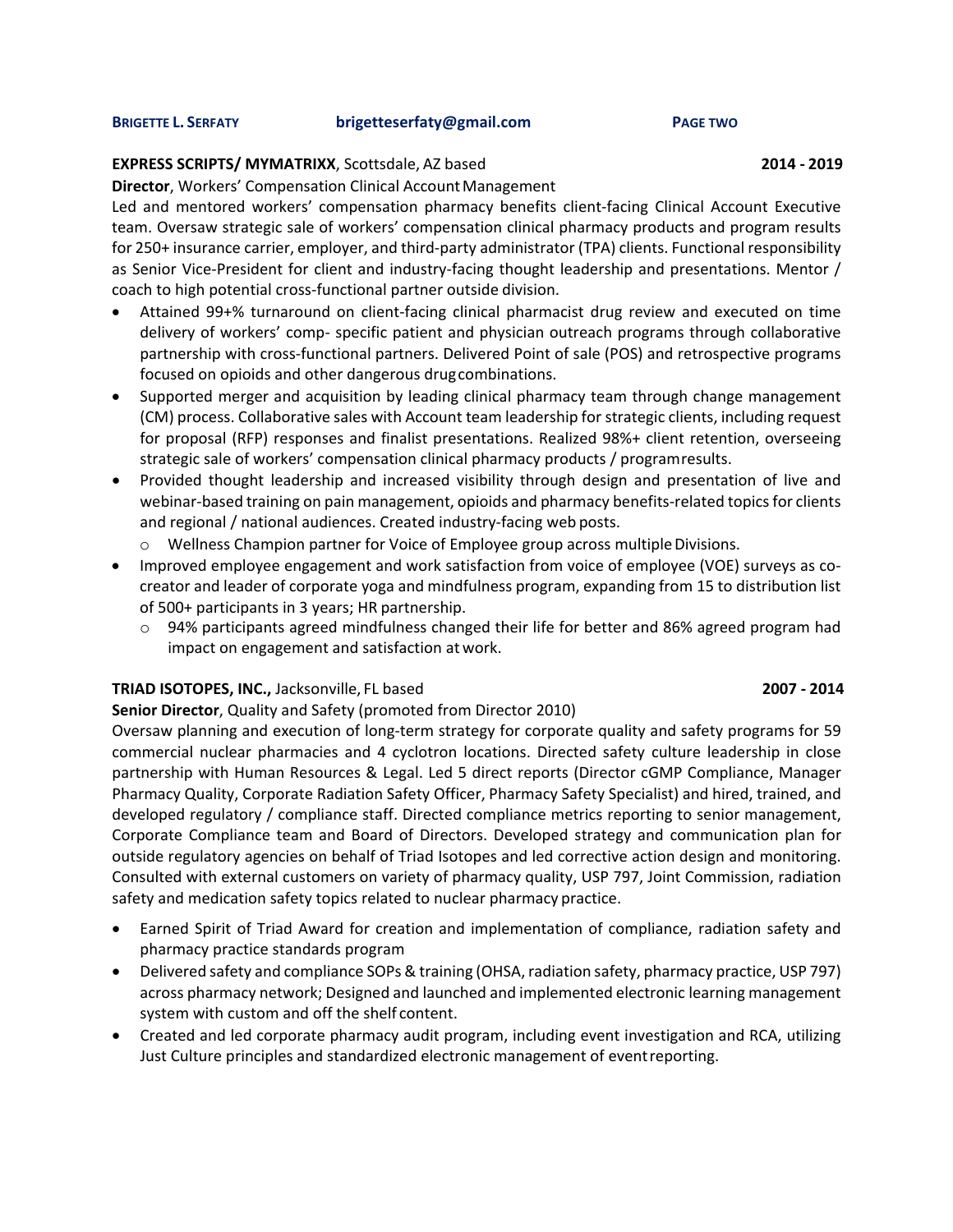#### **BRIGETTE L. SERFATY [brigetteserfaty@gmail.com](mailto:brigetteserfaty@gmail.com) PAGE THREE**

**MSC- Medical Services Company**,Jacksonville, FL **2004 - 2007**

**Director, Clinical Pharmacy Services,** March 04-March 07

**Interim Director, Retail Pharmacy Services,** October 04-July 05

Led clinical pharmacy operations with 8 clinical pharmacist / support staff direct reports for workers' comp PBM. Accountable for clinical pharmacy revenue goals and planning for business growth. Responsible for staff development, retention and recruiting of Clinical Pharmacy team, as well as monitoring adherence to performance goals.

- Led Clinical Pharmacy operations, including development and launch of an outsourced 35-member pharmacist consultant network to perform DUR. Volume capacity increased 8-fold to accommodate customer demand, without adding additional headcount. On-time delivery of product increased from 16% to 100%.
- Interim management of call center operations and related customer service functions during search for new leader; 7 direct reports; 84 indirect reports.
- Co-Designed and implemented proprietary retrospective DUR product and injury specificformulary;
- Presenter for strategic client-facing team for targeted cross-functional selling of clinical pharmacy services to prospective and existing customers through competitive-bid RFP process and Client stewardship. Ongoing client education and CE programs for nurses andadjusters

## **Cardinal Health Nuclear Pharmacy Services**, Jacksonville, FL (**includes merger of Central Pharmacy Services, Inc. and Syncor International) 1990 - 2004**

## **Program Manager, Educational Services, Quality& Regulatory,** 2003 - 2004

- Restructured and managed reporting of adverse event/dispensing errors for domestic pharmacy operations. Performed root cause analysis of all quality events. Provided clinical & safety support for ~200 internal pharmacy location customers and their external nuclear medicine customers.
- Clinical instructor for Authorized Nuclear Pharmacist training program, Woodland Hills, CA. Developed and presented of clinical lecture material on quarterlybasis.

| CPSI, Central Pharmacy Services, Inc. (merger with Cardinal)                          | 1999 - 2003 |
|---------------------------------------------------------------------------------------|-------------|
| <b>Regulatory Compliance &amp; Corporate Regulatory Support</b>                       | 2001 - 2003 |
| Co-managed Radiation Safety/Compliance program for 40 internal US pharmacy customers; |             |
| Authored RAM license submissions and amendments for FL pharmacy operations.           |             |
| <b>Staff Pharmacist, Radiation Safety Officer,</b>                                    | 1999 - 2001 |
|                                                                                       |             |
| Syncor International, Little Rock, AR, and WestLafayette, IN                          | 1990 - 1999 |
| Project Manager University Programs, Purdue University, WestLafayette, IN             | 1995 - 1999 |

**Adjunct Clinical Assistant Professor, Nuclear Pharmacy and Manager/RSO of West Lafayettefacility**

- Provided oversight of Summer Intern Program, including recruiting, placement and training of Pharmacy intern and pharmacist candidates.
- Responsible for curriculum design and instruction forundergraduate nuclear pharmacy laboratory/ lecture and clinical rotation courses at Purdue University, as well as Nuclear Pharmacy Certificate Program didactic and laboratory courses. In-person and video-based training

| Staff Pharmacist, Little Rock, AR | 1993 - 1995 |
|-----------------------------------|-------------|
| <b>Intern</b> , Little Rock, AR   | 1990 - 1993 |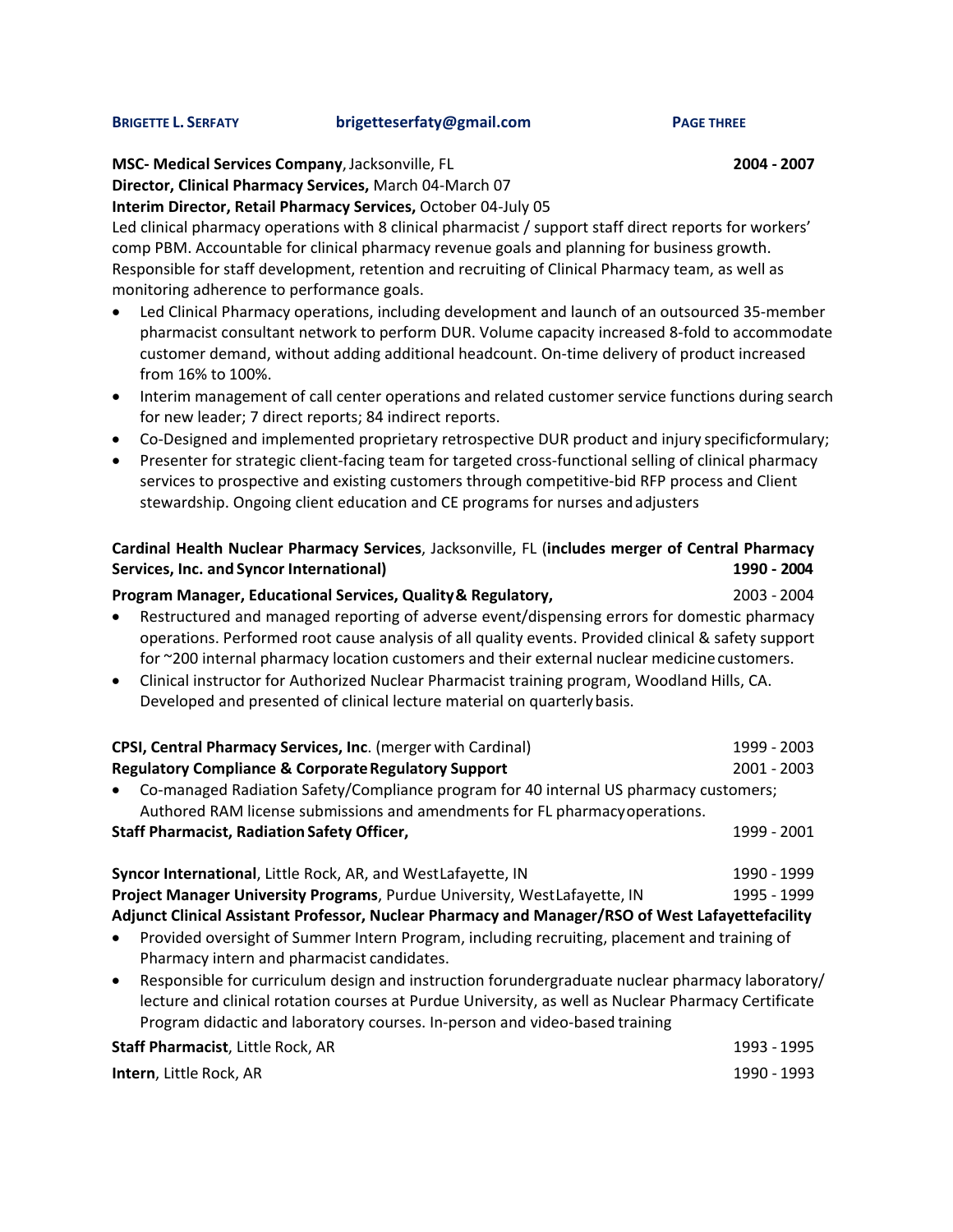### **BRIGETTE L. SERFATY [brigetteserfaty@gmail.com](mailto:brigetteserfaty@gmail.com) PAGE FOUR**

### **EDUCATION**

- − **Doctor of Pharmacy (Pharm.D.)**, University of Arkansas for Medical Sciences, Little Rock, AR,1993
- − **Master of Science (MS)**, Radiological Health Sciences, Purdue University School of Health Sciences**,**  Lafayette, IN, 1998

### **CERTIFICATIONS & LICENSES / PROFESSIONAL DEVELOPMENT**

- − Active Pharmacist License in AR, AZ (retired licenses in FL, TN)
- − Board-Certified Nuclear Pharmacist , BCNP
- − Board-Certified Health & Wellness Coaching, NBC-HWC
- − Board-Certified American College Lifestyle Medicine, Dip-ACLM
- − Culinary Health Education Fundamentals (CHEF) Coaching- The Basics, Harvard Medical School
- − CHEF Coaching- Beyond the Basics, Harvard Medical School
- − Lifestyle Medicine Coach Certificate, WellCoaches
- − American Board of Lifestyle Medicine 30-hr Board Certification Review course
- − Integrative Health Coaching (IHC), University of Arizona Andrew Weil Center for Integrative Medicine
- − Integrative Healthy Lifestyle Education (iHELP), University of Arizona Andrew Weil Center for Integrative Medicine
- − Mindfulness Based-Strengths Coaching (MBSP I and II), VIA CharacterInstitute
- − Mindfulness Meditation Teacher Certification Program, Sounds True / Jack Kornfield and TaraBrach
- − Pain Management Certificate Program, University of Southern Indiana
- − Certificate Program, Nutrition in Pain Management, Academy of Integrated Pain Management (AIPM)
- − Certified Martha Beck Life Coach, Martha Beck Institute
- − Strengths Based Coaching, Mentor Coach
- − Yoga Certification as RYT-500, Yoga Alliance
- − Certified Yoga Therapist (C-IAYT), International Association of YogaTherapists
- − Challenger and GrowBIG Sales Training, Express Scripts
- − Responsible Management and Strategic Selling, SyncorInternational
- − Getting Things Done (GTD), David Allen Company / Triad Isotopes
- − Situational Leadership, Triad Isotopes
- − Lifework Leadership, Table Coach, Lifework Leadership Jacksonville

### **PROFESSIONAL INVOLVEMENT**

- − American Pharmacist's Association (APhA)- 1989-present- including APhA Fellow (FAPhA) 2011, Chair Nuclear Pharmacy Section 2010; Chair - Elect, Nuclear Pharmacy Section 2009; Member - at - Large, Nuclear pharmacy section 1998 - 2000; Novartis Pharmaceutical Care Scholarship 1999, APhA Awards Standing Committee 2009. ALM Academy Leadership meeting, 2009, 2010. Extensive Nuclear Pharmacy Section Committee Involvement since 1997 - present, as well as Speaker and Moderator for multiple Continuing Education Sessions
- − Specialty Council on Nuclear Pharmacy Board Member, Vice-Chair 2004, Item writing workshops, 2008, 2003, Board of Pharmaceutical Specialties; 2001 -2004
- − Board member, 2000 2003, Board member, 2014, National Association of NuclearPharmacies
- − Board member/ Treasurer, Arizona Wellness Alliance- 2020
- − Board member, Nurse Portfolio Credentialing Commission (NPCC), member of public representative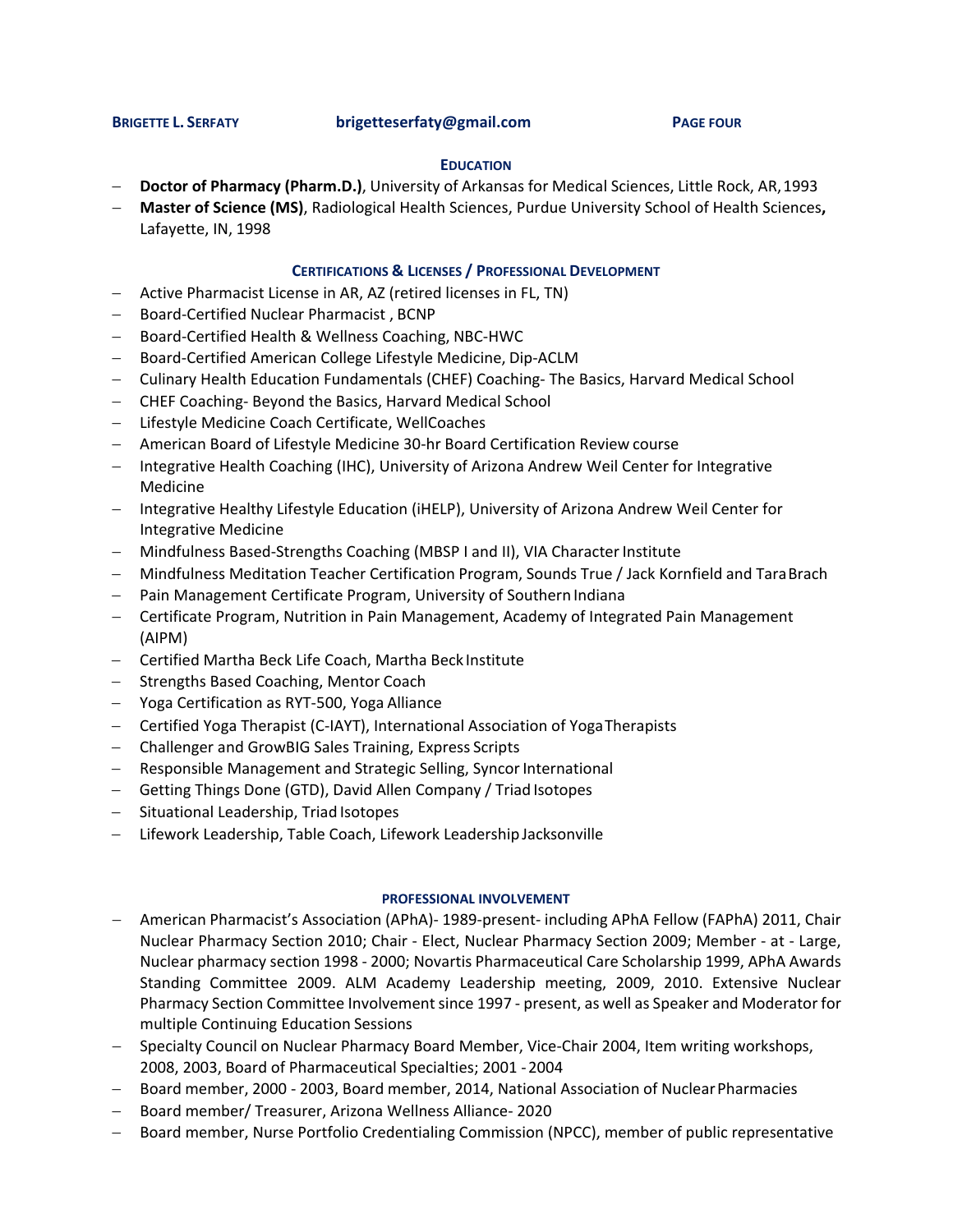#### **BRIGETTE L. SERFATY [brigetteserfaty@gmail.com](mailto:brigetteserfaty@gmail.com) PAGE FIVE**

#### **PROFESSIONAL INVOLVEMENT, CONTINUED**

- − Member, American College Lifestyle Medicine, 2020-present
- − Reviewer Editorial Advisory Board, Continuing Education for Nuclear Pharmacists and Nuclear Medicine Professionals, University of New Mexico College of Pharmacy, 2008 –2014
- − UAMS College of Pharmacy Dean's Advisory Council (Dean StephanieGardner)
- − Member, Academy of Integrative Pain Management (formerly American Academy of Pain Management, 2004 - 2007 and 2014 –2019
- − Member, AZ Pharmacist Association, 2018 –2021
- − Member, AR Pharmacist Association, 2020-present
- − Registered Yoga Teacher (RYT 500), Yoga Alliance, 2006 -Present
- − Registered Yoga Therapist (C IAYT), International Association of Yoga Therapists, 2013 -Present
- − Member, Health Physics Society, renew 2020-present
- − Member, Society of Nuclear Medicine & Molecular Imaging, 1999-2004 &2019-present
- − Past membership: American Academy of Managed Care Pharmacy, American Society of Health-System Pharmacists, Florida Pharmacy Association, American Society Addiction Medicine, Integrative Medicine4Us; American Society of Quality, International Coach Federation, Society of Human Resources

## **TEACHING ACTIVITIES / FACULTY APPOINTMENTS**

- − Associate Professor, Pharmacy Practice, University of Arkansas for Medical Sciences College of Pharmacy, 2020-present. Introduction to Nuclear Pharmacy, Nuclear Pharmacy Problem-based learning, coordinate student nuclear pharmacy rotations and internships. Co-lead Your Lifestyle Medicine Rx special problems elective. College of Health-Related Professions, Nuclear Medicine Technology program, 2021-present. Teach Radiopharmacy I &II.
- − Clinical instructor, Cardinal Health Nuclear Pharmacy Services, Woodland Hills, CA. Instructed Authorized Nuclear Pharmacy candidates, various clinical nuclear pharmacy topics related to nuclear pharmacy practice. Program accredited through ACPE. 2003 - 2004
- − Adjunct Clinical Professor, Purdue School of Pharmacal Sciences, Division of Nuclear Pharmacy,1995 – 1998
- − Purdue University, Developed and implemented pharmacy student clinical rotation in Diagnostic Imaging at St. Elizabeth's Regional Medical Center, Lafayette, IN Served as Preceptor for  $1 - 2$ pharmacy students per semester through the rotation. Spring 1996 – Spring1998
- − Purdue University, Coordinated and taught laboratory section of Applied Radiopharmaceuticals; involving compounding and dispensing, nuclear medicine image interpretation, instrumentation and chromatographic quality control techniques. Fall 1997 – Spring 1998
- Purdue University, Taught various sections in the laboratory section of NUPH 414, Radiopharmaceuticals in conjunction with other faculty members; Involving radiation safety and instrumentation used in nuclear pharmacy. Spring 1997
- − Taught various lectures in the Purdue University Nuclear Pharmacy Certificate Program. Various clinical topics addressed, as well as hands – on laboratory instruction in compounding and instrumentation. August 1996 – May 1998
- − Nuclear medicine technology and pharmacy student training, Syncor International, Little Rock, AR, 1993 – 1995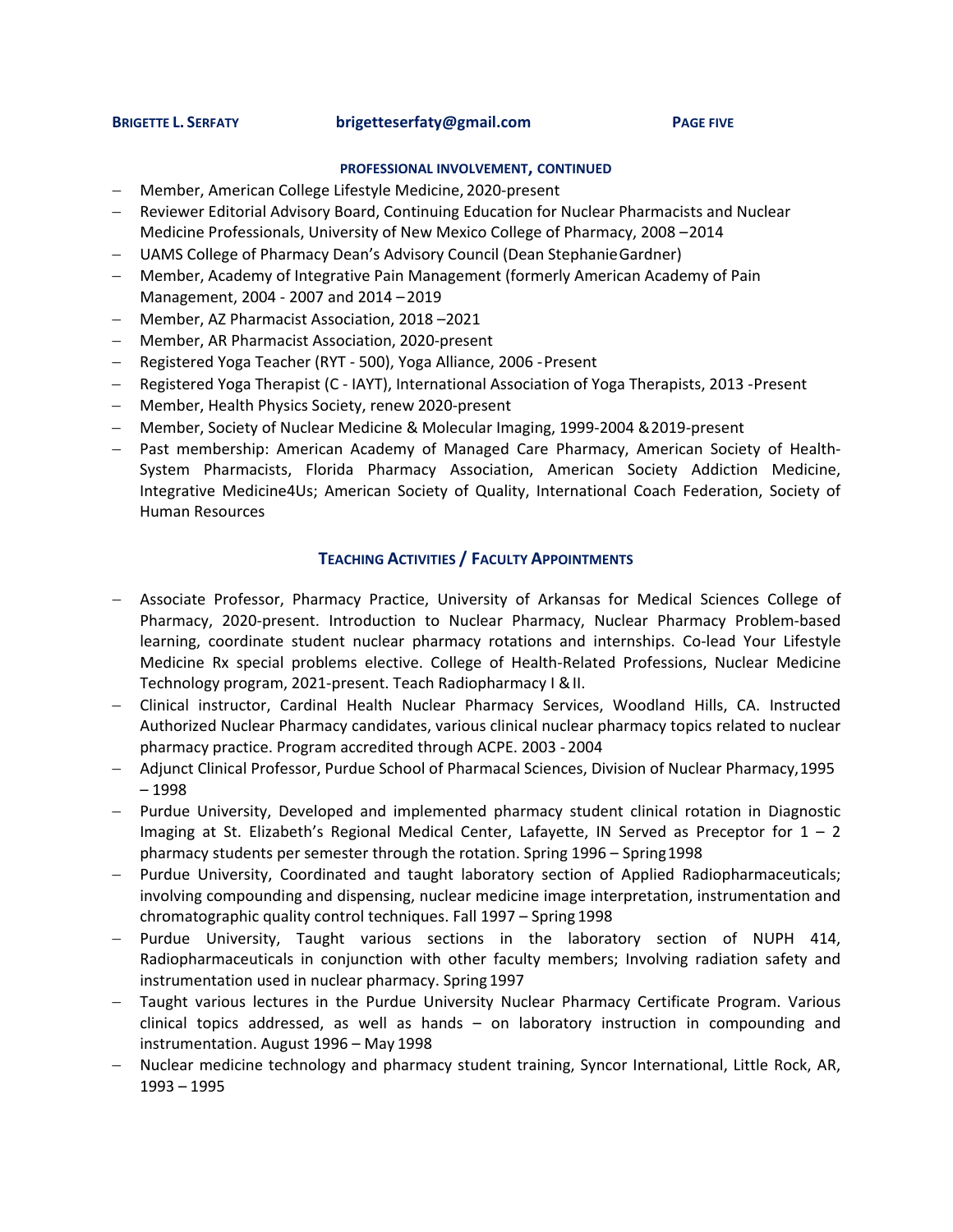#### **PUBLICATIONS**

- − Co author **Express Scripts Drug Trend Report**, 2014 –2018
- − CompPharma Compound White Paper 2017 co author: **Compoundsin Comp: A New Look at Patient Safety, Efficacy and Cost**. Released May 2017
- − **"COMPOUNDING PHARMACIES: WORKERS' COMPENSATION COST,"** Authors: Reethi N Iyengar, PhD MBA MHM; Rochelle R Henderson, PhD; Brigette Nelson, PharmD, Presentation Code: PHS115, **Authors Affiliation:** Express Scripts, St. Louis, MO, poster presentation, ISPOR meeting,2016
- − *Coauthor:* **"Explanations and Unresolved Issues Pertaining to the Development of the** *Nuclear Pharmacy Compounding Guidelines," J Am Pharm Assoc 2002; 42:189 – 98.* Joseph C. Hung,Samuel C. Augustine; Kenneth T. Cheng, Richard L. Green, Wade M. Hopkins, David L. Laven**,** Brigette R. Nelson, Neil A. Petry, James A. Ponto, Timothy M. Quinton, and Dennis P. Swanson and co-author Radiopharmaceutical Vendor Qualification Checklist; APhA Nuclear Pharmacy SI[G](https://www.pharmacist.com/sites/default/files/files/Nuclear%20Pharm%20Qualifaction_Checklist.pdf) [https://www.pharmacist.com/sites/default/files/files/Nuclear%20Pharm%20Qualifaction\\_Checklist.](https://www.pharmacist.com/sites/default/files/files/Nuclear%20Pharm%20Qualifaction_Checklist.pdf) [pdf](https://www.pharmacist.com/sites/default/files/files/Nuclear%20Pharm%20Qualifaction_Checklist.pdf)
- − **"A Review of Selected Radiopharmaceuticals Approved by the FDA During 1996 – 1997,"** 3-hour CE for University of New Mexico Continuing Education for Nuclear Pharmacists and Nuclear Medicine Professionals, co – authored with Kristina Wittstrom, Samuel Augustine, December1998
- − **"The Role of Peptidesin Nuclear Medicine,"** 1.5 hour CE for Syncor International PharmAssist (ACPE #723 – 000 – 95 – 002 – H04), August 1995
- − **"Thallium Stress Imaging and Exercise Echocardiography: The Practicalities and Pitfalls**," presented at poster session, American Pharmaceutical Association, March 1993

## **SPEAKING, WORKSHOPS, RETREATS, PRESENTATIONS**

- − **LifeALIGN Experience- a Restorative Retreat**, Little Rock, AR 12/10-12/12/2021 (live)
- − **Banish Holiday Overwhelm: Make Space for What Matters…including well-being** as part of Navigate the Holidays with Balance and Health webinar, 12/2/2021 (virtual); co-presenter with Angela Cates, Cultivate Health
- − **Write and Recharge: Creating Space for What Matters…Including Your Well-being**, Workshop, Arkansas Children's Hospital Center for Childhood Obesity Protection, Little Rock, AR 12/2/2021 (live)
- − **Your One Word for 2022,** LifeWork Mastery webinar, 12/1/2021 (virtual)
- − **Having It All: Why Work-Life Balance Never Works & a New and Better Way,** workshop Medipreneurs conference, Cincinnati, Ohio, 11/8/2021 (live)
- − **The A.L.I.G.N. Method: 5 steps to reset stress & connect to What Matters**, Kansas City Pharmacists Group from KC Pharmacist Facebook group, 1-hr, October 2, 2021 (virtual)
- − **A.L.I.G.N. Your Mind to Reclaim Time & Space for YOU**, Wellington Pharmacy stress resilience workshop, Aug 31, Sept 1, 2021, Little Rock, AR (live)
- − **Weekly meditation & mindfulness classes**, UAMS College of Pharmacy, 2021-present
- − **ProsperRx Lifework Mastery Group**, 2021-present, monthly mastermind presentations for pharmacy owners & pharmacist entrepreneurs on mindset, leadership, wellbeing and financial mastery (virtual).
- − **The A.L.I.G.N. Method: 5 Steps to Quiet Your Inner Chatter & create space for what Matters, Blair Thieleimeir/ Pharmapreneur Academy** Inner Circle Mastermind 2-hr workshop, Aug 2, 2021 (virtual).
- − **A.L.I.G.N. Your Mindset to Create Space for What Matters,** Medipreneurs Mastermind Group, 1 hr, June 29, 2021 (virtual).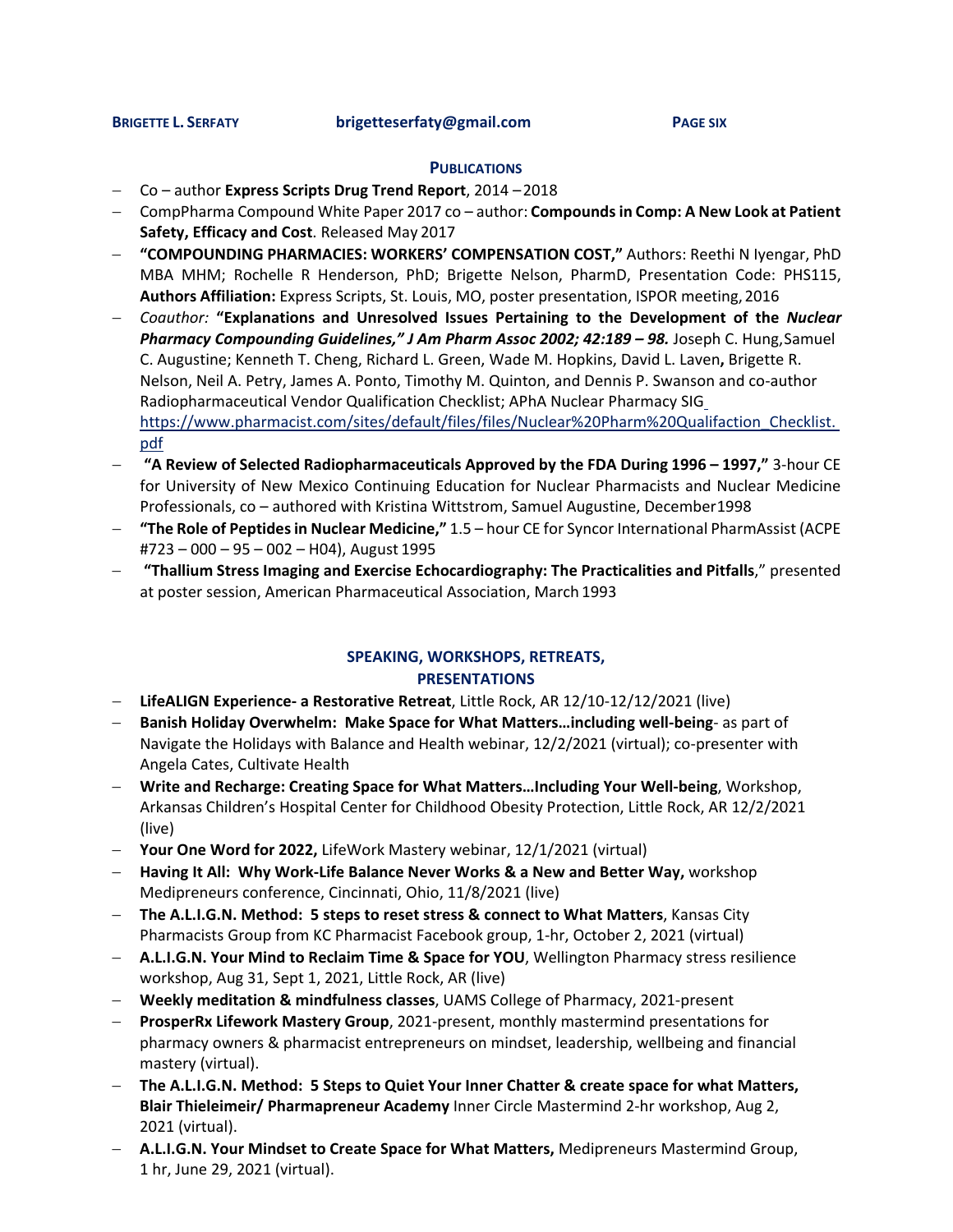**BRIGETTE L. SERFATY [brigetteserfaty@gmail.com](mailto:brigetteserfaty@gmail.com) PAGE SEVEN**

### **PRESENTATIONS, CONTINUED**

- − **Defuse Your Imposter & Reclaim Your Life**, 1-hr, MindGarden NC Group, North Carolina Orthopedics/Northwestern Mutual, June 25, 2021 (virtual).
- − **Minding Your Minutes: Creating Space for What Matters in Life + Work**, Arkansas Pharmacists Association Annual meeting, 1 hour CE, June 11, 2021 (live), June 17 (virtual).
- − **Meditation teaching and dharma talks**, MMTCP peer group circle, 2019-present.
- − **Minding Your Minutes Mastermind Circle,** ongoing Mindfulness Meditation Mastermind Groups, 2020– present
- − **Whole.Life Executive Retreats,** executive women's small group retreats, 2018, 2019, Scottsdale, AZ
- − **Meditation classes,** Mindfulness Teacher Training Certificate Program, 2019 –2021
- − **Minding your Minutes: Enhancing Resilience through Mindful Aligned Engagement in Work + Life**, Connecticut Pharmacists Association Women In Pharmacy meeting, 1-hour CE, June 1,2019.
- − **Weekly meditation and desk yoga classes,** Express Scripts 2017-2019; developed and led via conference call and webinar series
- − **Medical Marijuana –** presenter, Vanliner CE conference, 2-hour CE, October 25,2018
- − **Minding Your Minutes: Using Mindfulnessto Work on Purpose,** Express Scripts, 1-hour Development Dash presentation, October 2018
- − **Update on Opioid Epidemic and Trends in Specialty & Workers Compensation**" Workers' Compensation Association of New Mexico annual meeting, 1.5 – hour CE, May 17, 2018, Albuquerque, NM
- − **myMatrixx Drug Trend Report webinar**, May 2, 2018, co presenter with Rochelle Henderson PhD and Phil Walls, RPh, St Louis, MO
- − **Medical Marijuana -** presenter, Texas PRIMA, 1-hour CE, April 12, 2018, Austin, TX
- − **Deepening Your Practice Mindfulness Presentations: Mindful Leadership, Mindful Parenting, Gratitude, Mindfulness 101, Mindful Eating, Mindful Walking, Simplicity, Self - Compassion / Self - Acceptance / RAIN Practice, Auto - Pilot***,* Express Scripts 2017 - 2018
- − **Medical Marijuana -** presenter, Wichita Area Task Force, 1-hour CE, November 15,2017
- − **The High Cost of Drugs -** presenter, Arkansas Transit Association conference, 1-hour CE, October 3, 2017, Little Rock, AR.
- − **History of Heroin Use: ItsImpact on Drug Abuse** presenter, Arkansas Transit Association conference, 1-hour CE, October 3, 2017
- − **History of Heroin Use: Its Impact on Drug Abuse**  presenter, CompOne client conference, 1 hour CE, Sept 13, 2017, Lansing, MI
- − **The Opioid Epidemic: Payer Strategies to Avoid Misuse and Abuse for Injured Workers**  co presenter panel discussion, New Mexico Workers' Compensation Association annual meeting, 1.5 hour CE, May 18, 2017, Albuquerque, NM
- − **"Mitigating the risk of opioid and dangerous drug combinations: proactive pharmacy claims intervention in workers' compensation" -** co - presenter 1 - hr CE with Barry Dillard from Walt Disney World, RIMS 2017, April 26, 2017, Philadelphia, PA
- − **Express Scripts - Drug Trend Report webinar**, April 12, 2017, co present with Rochelle Henderson, PhD. - Express Scripts, St. Louis, MO
- − **"Prescription Drug Abuse and Strategies to avoid Abuse" -** presenter 1 hour LiUNA Midwest Region Labor Health Safety Office - Opioid Epidemic / Drug - Free Workplace conference, November 2, 2016, St Louis, MO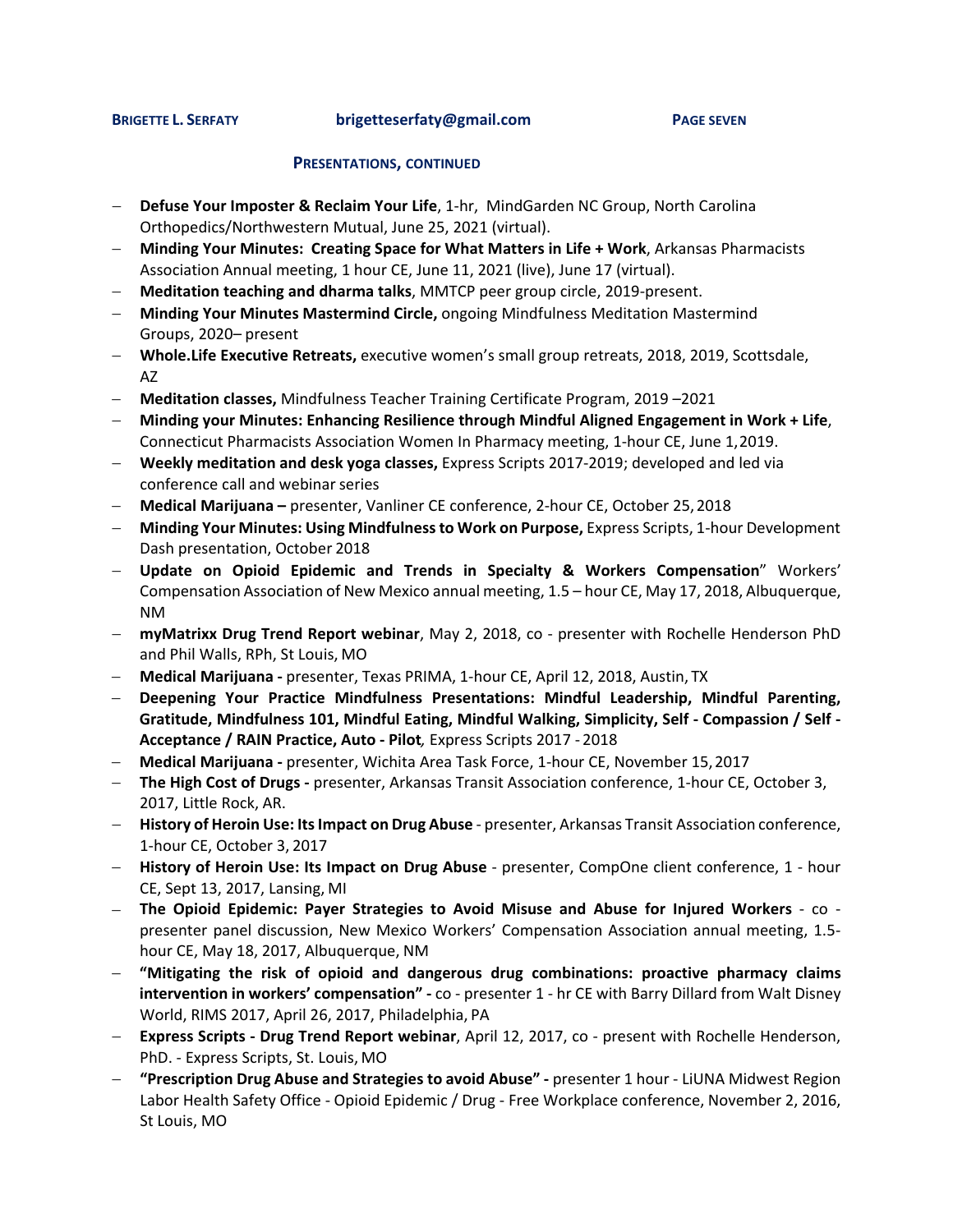**BRIGETTE L. SERFATY [brigetteserfaty@gmail.com](mailto:brigetteserfaty@gmail.com) PAGE EIGHT**

### **PRESENTATIONS, CONTINUED**

- − **"Managing Prescription Drug Use and Abuse,"** guest presenter for Michael Stack Amaxx training webinar, August 8, 2016
- − **"Compounded Medication - A Pharmacy Practice with Mixed Results" -** speaker CE for workers' compensation insurance adjusters, TX Property & Casualty Insurance Group Association, June 2, 2016, Austin, TX
- − **"Workers' Comp: Innovative Ways to Reduce Claims and Costs" -** co present with Patricia Brookey, PMA Companies, March 16, 2016, Minneapolis, MN
- − **"Managing Morphine Equivalent Dose,"** co present with Michael Stack, Amaxx 1 hour National Drug Abuse & Heroin conference, panel with "Red Flagging Red Flags" presenters - Asheley Cockrell Skinner, PhD and Andrew Roberts, PhD., March 30, 2016, Atlanta,GA
- − **Express Scripts - Drug Trend Report webinar**, May 2015, May 2016, co present with Rochelle Henderson, PhD. - Express Scripts, St. Louis,MO
- − **"Pharmacy Trends in Workers' Compensation,"** speaker 1 hour National Shipbuilding Research Program (NSRP) conference, Dec 9, 2015, San Diego,CA
- − **"Controlled Prescription Drugs in the Workplace" -** Express Scripts Opioid Summit, March 2015, co presenter with Linda VanDillen - CompAlliance & Mark Pew - PRIUM, March 13, 2015, St. Louis,MO
- − **"Strategies to Identify & Manage Narcotic Misuse / Abuse**" speaker 1-hour session to Association of Governmental Risk Pools (AGriP) conference, Monday March 9, 2015, Las Vegas,NV
- − **"Just Culture in Nuclear Pharmacy" -** speaker 1 hour of 3 hour CE session presented at APhA annual meeting in Orlando, March 2014
- − **"Radiopharmaceutical Quality Related Events: A Nuclear Pharmacy Perspective" -** presentation to Medical RSO Special Session 5<sup>th</sup> annual Health Physics Society Meeting, July 1, 2010
- − **"USP 797: Review for Nuclear Medicine Technologists**" 1-hour CE session presented in Mobile and Pensacola to area nuclear medicine technologists, June 30 and July 1,2009
- − **"Incorporating Continuous Quality Improvement in Nuclear Pharmacy Practice - Root Cause Analysis of Quality Related Events."** - speaker 1 hour of 3 - hour CE session presented at APhA meeting April 2009, San Antonio.
- − "**Yoga for Working Stiffs,"** yoga workshop with focus on chronic pain and movement strategies for desk - workers, Mindful Motion Yoga, 2009. Additional workshops on teaching kids yoga & prenatal yoga.
- − **"Reducing Pharmaceutical Expenditures: Focus on Utilization Management**, "FL Risk and Insurance Management Society, August 3, 2006, co - presenter with Artemis Emslie, MSCr, Ritz- Carlton, Naples, FL
- − **"Radiopharmaceuticals and Renal Imaging: The Right Tool forthe Job" -** 1-hour CE session presented at the Florida Nuclear Medicine Technology meeting, May 2001
- − **"Health Physics and Radiation Safety in the Nuclear Pharmacy"**  videotape presentation recorded October 1999 at Purdue University for the Nuclear Pharmacy Certificate Program
- − **"Career Awareness Roundtable - Nuclear Pharmacy,"** presented at APhA annual meeting in San Antonio, March 1999
- − **"I - 131 Handling Techniques**," 3 hour lecture presented to Purdue Nuclear Pharmacy Certificate Program pharmacists, May 1996 - May 1998
- − **"Nuclear Pharmacy Practice Overview**," seminar presented to Minority Student Association at Purdue University, April 1998